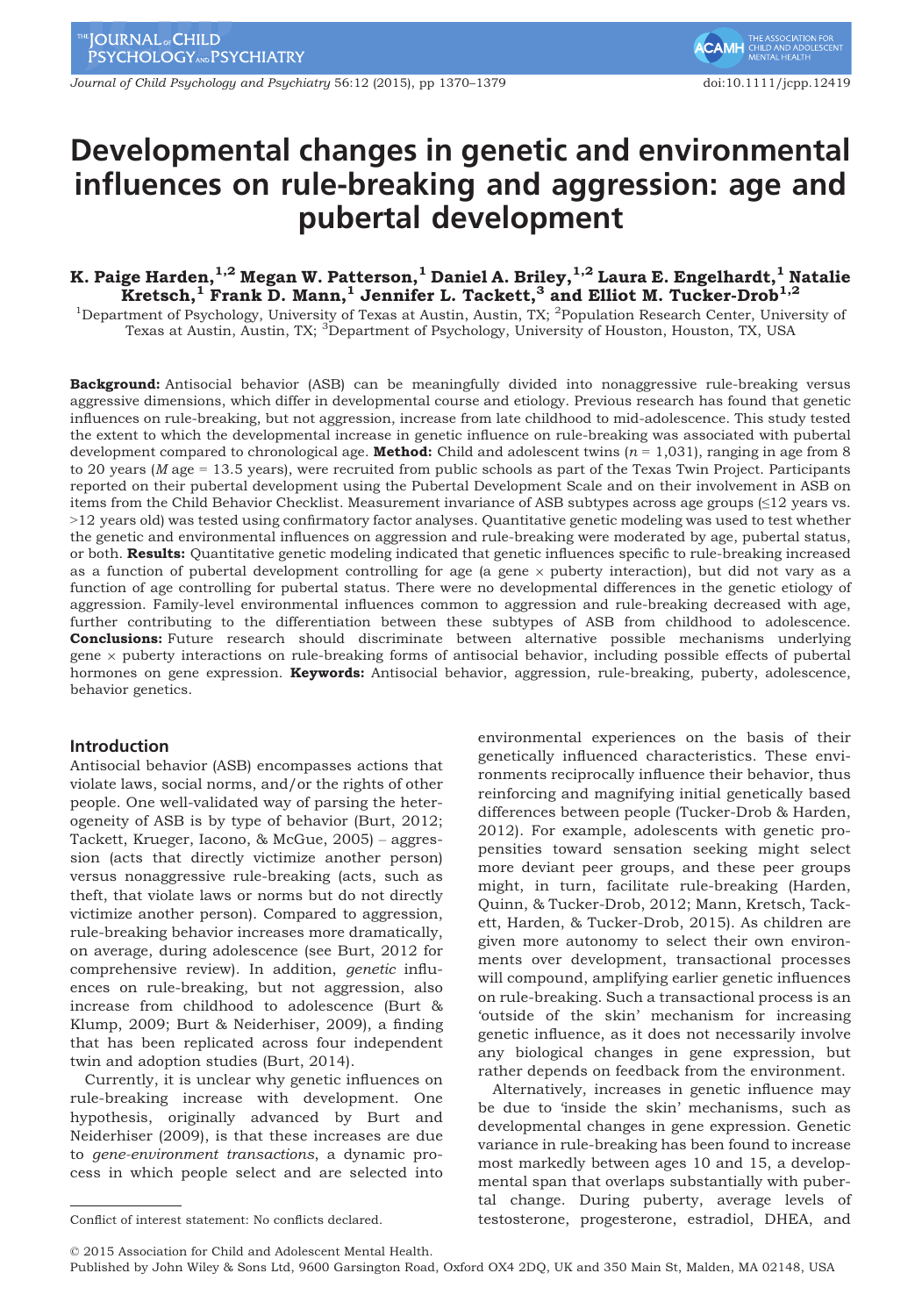DHEA-S increase in both sexes (Biro, Lucky, Huster, & Morrison, 1995; Granger, Schwartz, Booth, & Arentz, 1999). These adrenal and gonadal hormones can directly affect gene expression via binding to DNA-transcription factors that are distributed throughout the central nervous system (Nilsson & Gustafsson, 2000; Witt, 2007). It is therefore possible that the neuroendocrine changes of puberty lead to changes in gene expression.

No previous twin study has directly examined puberty as a potential moderator of the genetic etiology of ASB subtypes, but a few previous studies provide evidence that supports the plausibility of this hypothesis. First, among adolescent girls, genes related to earlier pubertal timing contribute to genetic variance in rule-breaking and aggressive forms of ASB (Harden & Mendle, 2012) – indicating that there is a source of genetic variance in ASB not relevant before the onset of puberty. Second, among adult men, testosterone levels were found to interact with MAOA genotype in predicting antisocial personality disorder symptoms, with the largest differences between genotypes evident among men with higher testosterone levels (Sjöberg et al., 2008). This result is consistent with the hypothesis that gonadal hormones may exacerbate genotypic differences, although the study has not yet been independently replicated and must therefore be considered preliminary. Finally, providing more general evidence that puberty may be critical for developmental transitions in genetic effects, previous twin research on gene  $\times$  puberty interactions has found evidence that genetic influences on eating disorder behaviors are higher among girls with more advanced pubertal status and higher estradiol levels (Klump, Keel, Sisk, & Burt, 2010; Klump et al., 2012).

The transition from childhood to adolescence thus involves a complex array of both social and biological changes that may contribute to increasing genetic influence on ASB, via both 'outside the skin' and 'inside the skin' mechanisms. As an initial step toward understanding these mechanisms, this study uses a sample of child and adolescent twin pairs to examine both puberty and age as moderators of genetic influences on aggression and rule-breaking behaviors.

# Methods

## **Participants**

Twins were identified and recruited from public school rosters as part of the Texas Twin Project (Harden, Tucker-Drob, & Tackett, 2013). The analytic sample consisted of  $n = 1,031$ twins nested within 547 pairs from 504 unique families. (One family had two sets of twins. Additionally, there were 21 sets of triplets, each of which contributed three pairwise combinations per family.) Participants ranged in age from 7.9 to 20.1 years ( $M = 13.5$ ,  $SD = 2.9$ ). Most participants (72%) were between the ages of 10 and 16, 11% were <10 years old, and

only 3% were >18 years old. Sixty-eight percent of twins were non-Hispanic White, 20% were Hispanic/Latino, 10% were African American, and the remaining 2% were another race/ ethnicity. Using maternal education as a metric of socioeconomic status, 12% of mothers had a high school diploma or less than a high school education, 29% had some college or vocational school, 29% had a college degree, 31% had some education beyond a college degree.

#### Procedure

Details regarding identification of potential twin families are given in Harden et al. (2013). Participants who were currently in grades 3 through 12, or had finished high school within the last 3 months, were recruited to participate in an in-laboratory study. All recruitment, consent, and study procedures received ethics approval from the university Institutional Review Board. Each twin was assessed in a separate room by a different research assistant. Potentially sensitive survey questions were computer-administered.

#### Measures

Zygosity. All opposite-sex pairs were classified as dizygotic (DZ). Zygosity for same-sex twin pairs was determined based on responses to survey items regarding twins' physical similarity (e.g. facial appearance) and the frequency with which the twins are/would be mistaken for one another. These items were completed by a parent and at least two research assistants; twins ages 14 and older also provided self-reports. Zygosity items were entered into a latent class analysis (LCA). LCA of questionnaire zygosity data has been shown to have a classification error rate of  $>1\%$ , as compared to classification using genotyping (Heath et al., 2003). Final zygosity classifications were as follows: 178 monozygotic (MZ) pairs (96 female; 82 male) and 369 DZ pairs (93 female, 102 male, and 174 opposite-sex).

Antisocial behaviors. Antisocial behaviors were assessed using youth self-report on an abbreviated set of 25 items from the Child Behavior Checklist (Lizotte, Chard-Wierschem, Loeber, & Stern, 1992). Nonaggressive rule-breaking behaviors (e.g. 'I break rules at home, school or elsewhere') and aggressive behaviors (e.g. 'I physically attack people') were rated on a 3-point scale ranging from  $0 = Not$  True to  $2 = Very$ True or Often True. Construction of scale scores was informed by measurement invariance analyses, and scale scores were residualized for potential confounds (see 'Behavior genetic models' in the Results section).

Pubertal development. Pubertal development was assessed using the Pubertal Development Scale (PDS; Petersen, Crockett, Richards, & Boxer, 1988). Both males and females responded to items about growth in height, growth of body hair, and skin changes (such as pimples). Males also rated growth of facial hair and deepening of voice, whereas females rated breast growth and whether they had begun to menstruate. Items were rated on a 4-point scale ranging from  $1 = Not Yet Begun to Change to 4 = Finished Changing, and the$ menstruation item was recoded to be consistent with the 4-point scale ( $No = 1$ ,  $Yes = 4$ ). Fifty-six percent of the females reported having begun menstruation. An average of the reports on the five items was calculated, resulting in a pubertal development score ranging from 1 to 4. Boys' average pubertal development score  $(M = 2.42, SD = 0.83)$  was slightly lower than girls' ( $M = 2.76$ ,  $SD = 0.94$ ). Pubertal development was highly correlated with age ( $r = .76$ ). Figure S1 in the supporting information (available online) illustrates the distribution of pubertal development at each age, separately by sex. Twin pair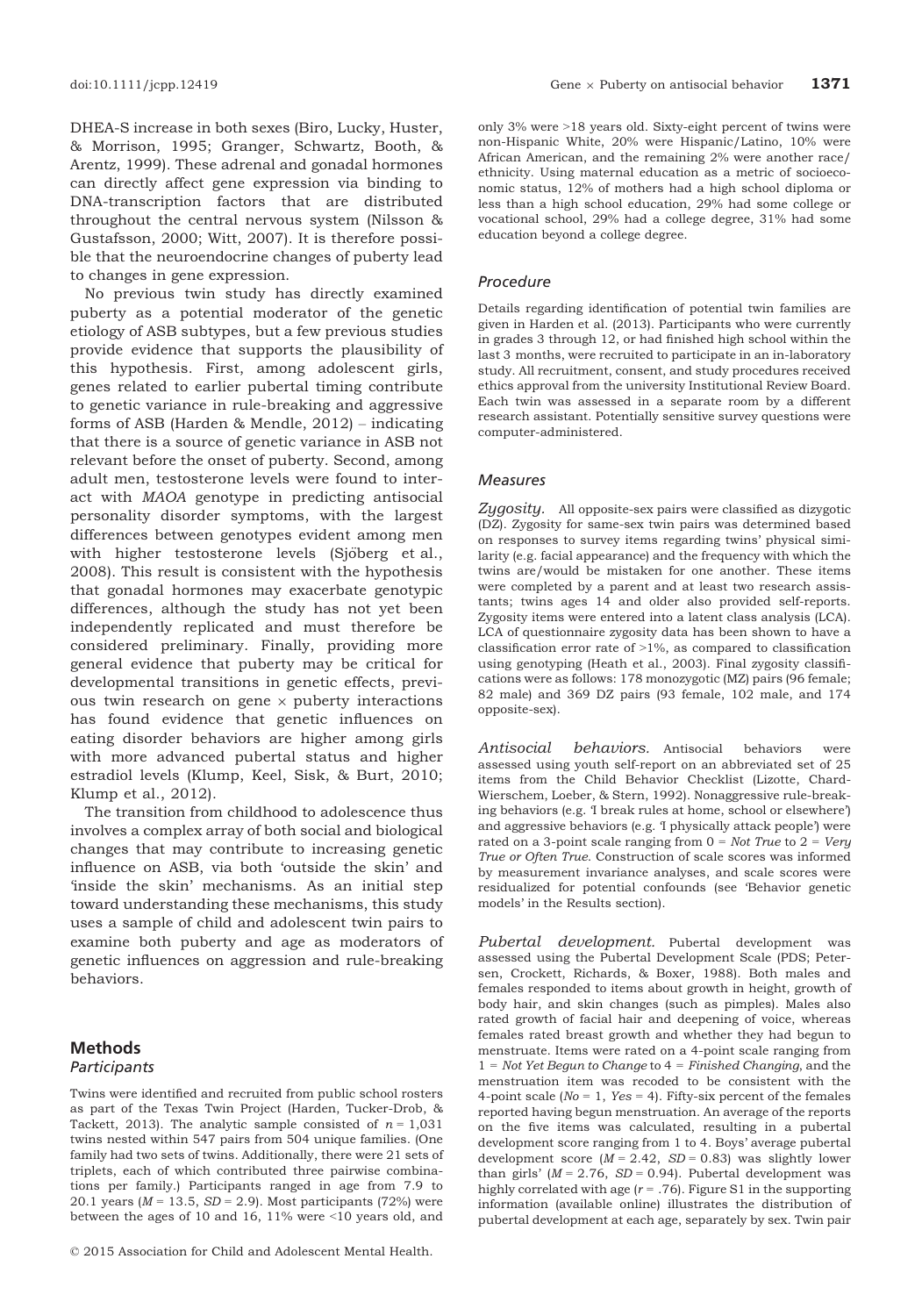correlations for pubertal development were substantial in both  $MZ (r = .78)$  and DZ  $(r = .67)$  pairs.

#### **Results**

All analyses were conducted using Mplus version 7.1 (Muthén & Muthén, 1998–2012). The complex sampling option was used to correct results for nonindependence of twins within pairs (in phenotypic analyses) and nonindependence of multiple pairs within the same family (in behavioral genetic analyses).

#### Exploratory and confirmatory factor analyses

We first conducted an exploratory factor analysis (EFA) to evaluate which items loaded onto the rulebreaking versus aggressive dimensions in our sample.<sup>1</sup> The fit of a one-factor EFA solution was marginal  $(\chi^2 = 933.42, \quad df = 275, \quad p < .001,$ RMSEA = .049, CFI = .857, TLI = .844), whereas a two-factor solution fit the data well ( $\chi^2$  = 630.69,  $df = 251$ ,  $p < .001$ , RMSEA = .039, CFI = .917, TLI = .901).<sup>2</sup> Based on the two-factor EFA solution, we specified a CFA model of rule-breaking and aggression, in which the latent rule-breaking and aggression factors were correlated and were regressed on sex, age, age-squared, African American race, Hispanic/Latino ethnicity, and pubertal status. This model fit the data well  $\chi^2$  = 897.48,  $df = 412$ ,  $p < .001$ , RMSEA = .035, CFI = .908, TLI = .900). Factor loadings, factor correlations, and regression coefficients for this model are summarized in Table 1. Males reported higher rulebreaking and aggressive behavior. Rule-breaking increased with age. In contrast, aggression decreased with age, although this effect was not significantly different than zero. Compared to Whites, Latino and African American youth reported higher rule-breaking, and African American youth reported higher aggression. There were no significant main effects of pubertal status.

#### Behavior genetic models

Prior to fitting behavioral genetic models, we conducted a series of measurement invariance models that examined whether the measures of rule-breaking and aggression were invariant across age, because lack of measurement invariance could bias estimates of genetic and environmental influence (Tucker-Drob, Harden, & Turkheimer, 2009). Measurement invariance analyses and results are described in the Appendix S1. Loadings were invariant, indicating that the CBCL items were equivalently sound indicators of the underlying latent factors in children versus adolescents. In contrast, thresholds were not invariant, indicating that age differences in how frequently certain antisocial behaviors were endorsed were not all mediated through the effects

Table 1 Standardized parameter estimates from CFA of rule-breaking and aggression

|                               | Aggression<br>factor | Rule-breaking<br>factor |
|-------------------------------|----------------------|-------------------------|
| <b>CBCL</b> items             |                      | Factor loadings         |
| I physically attack people    | $.76***$             |                         |
| I threaten to hurt people     | $.75***$             |                         |
| I destroy things              | $.66***$             |                         |
| belonging to others           |                      |                         |
| I get in many fights          | $.66***$             |                         |
| I scream a lot                | $.66***$             |                         |
| I am mean to others           | $.65***$             |                         |
| I destroy my own things       | $.62***$             |                         |
| I tease others a lot          | $.62***$             |                         |
| I have a hot temper           | $.59***$             |                         |
| I argue a lot                 | $.54***$             |                         |
| I brag                        | $.46***$             |                         |
| I am stubborn                 | $.44***$             |                         |
| I talk too much               | $.37***$             |                         |
| I disobey at school           |                      | $.81***$                |
| I break rules at home,        |                      | $.79***$                |
| school, or elsewhere          |                      |                         |
| I steal from places           |                      | $.74***$                |
| other than home               |                      |                         |
| I disobey my parents          |                      | $.72***$                |
| I steal at home               |                      | $.68***$                |
| I swear or use dirty language |                      | $.64***$                |
| I cut classes or skip school  |                      | $.64***$                |
| I lie or cheat                |                      | $.64***$                |
| I hang around kids            |                      | $.61***$                |
| who get in trouble            |                      |                         |
| I run away from home          |                      | $.59***$                |
| I set fires                   |                      | $.57***$                |
| I don't feel guilty after     |                      | $.34***$                |
| doing something I shouldn't   |                      |                         |

|                      | Factor correlation |                         |
|----------------------|--------------------|-------------------------|
| Covariates           | $.70***$           | Regression coefficients |
| Male                 | $.19*$             | $.44***$                |
| African American     | $.53***$           | $.43***$                |
| Latino               | .03                | $.26*$                  |
| Age                  | $-.03$             | $.05*$                  |
| $\overline{Age}^2$   | $-.001$            | .004                    |
| Pubertal development | .11                | .09                     |

Regression coefficients for all covariates except for pubertal development are standardized with respect to the latent rulebreaking and aggression factors only.  $* p < 0.05; ** p < .001.$ 

of age on the latent factor. We therefore constructed scale scores for behavioral genetic models as follows: First, the effects of  $sex$ , African-American race, Hispanic/Latino ethnicity, age, and age-squared were regressed out of each item using a Poisson regression model. $4 \text{ (Race/ethnicity and sex were)}$ partialled to prevent any results from being potential artifacts of group differences in pubertal development and/or ASB). The item-specific residuals were then summed for rule-breaking and aggression items separately; the sums were log-transformed to correct positive skew; and the resulting values were scaled to z-scores. Twin pair correlations for rule-breaking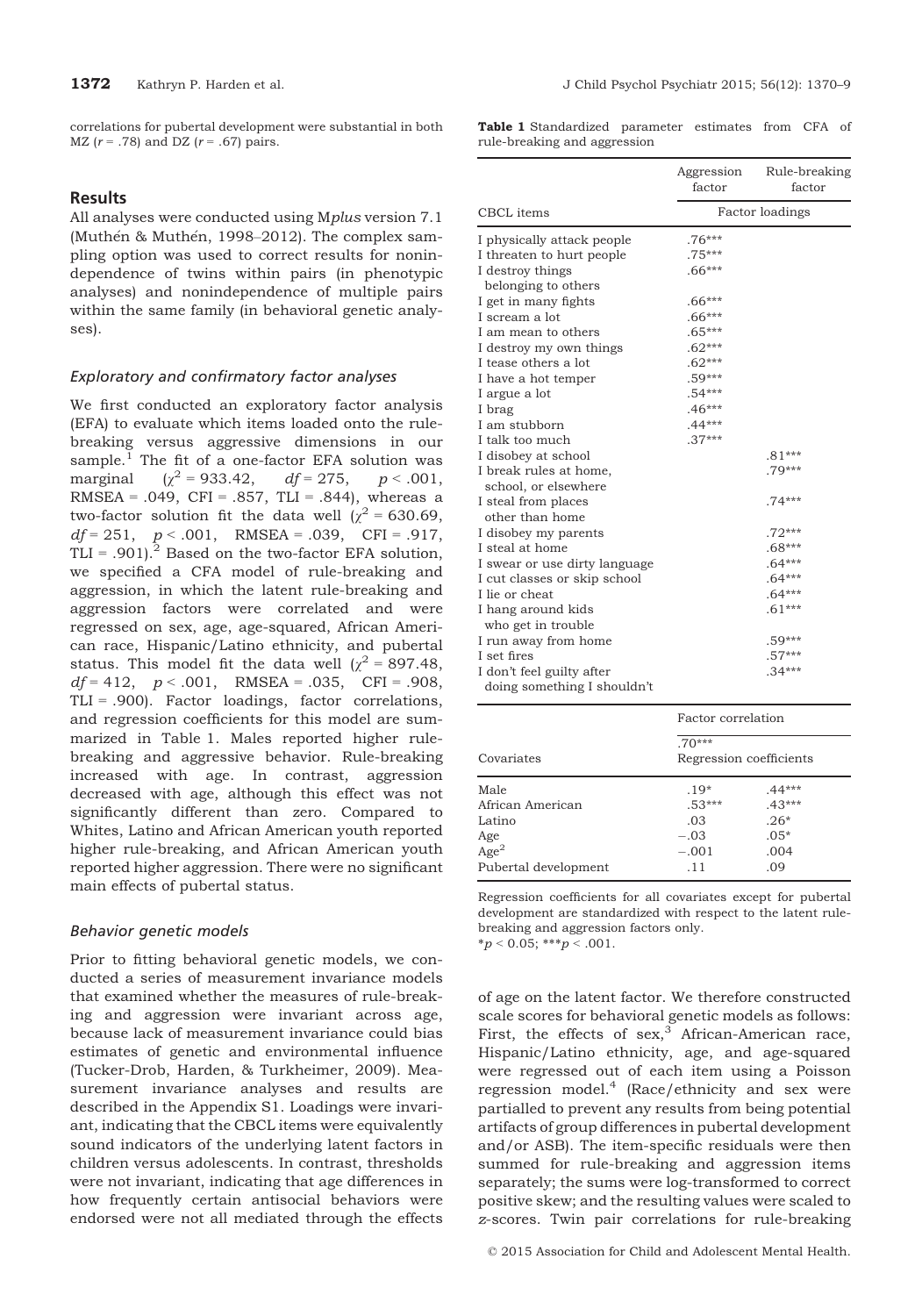were as follows:  $r_{\text{MZ}} = .54$ ,  $r_{\text{DZ}} = .26$ . Twin pair correlations for aggression were as follows:  $r_{\text{MZ}} = .38$ ,  $r_{\text{DZ}}$  = .20. The rule-breaking and aggression scores were not correlated with age, age-squared, pubertal development, or pubertal development-squared; therefore, the possibility of spurious interaction findings due to nonlinear effects of the moderators (Rathouz, Van Hulle, Rodgers, Waldman, & Lahey, 2008) is not a particular concern.

Using these scale scores, we fit a series of quantitative genetic models that decomposed variance shared between and unique to aggression and rule-breaking into additive genetic  $(A)$ , shared environmental  $(C)$ , and nonshared environmental (E) factors, as illustrated in Figure 1 (Neale & Maes, 2004). The model was parameterized as a bivariate common and specific factors model (Loehlin, 1996), in which one set of ACE factors contributed to both rule-breaking and aggression, and then two additional sets of ACE factors captured variance unique to each ASB subtype.

As a preliminary analysis, we tested whether the magnitude of the paths from the ACE components to the ASB phenotypes differed between males and females. A model that allowed these paths to differ between males and females fit no better than a model in which the ACE paths were constrained to be equal between sexes (scaled  $\chi^2$  difference test = 5.62,  $\Delta df = 9$ ,  $p = .78$ ). This is consistent with previous research suggesting that the average level of involvement in ASB, but not its etiology, differs between males and females (Rhee & Waldman, 2002). Results from the no-sex-moderation model are summarized in Table 2.

We next fit three sets of moderation models, in which the paths from the ACE components to the phenotypes were allowed to vary as a function of age, pubertal status, or both age and pubertal status (illustrated in Figure 1). The squares of the paths from the ACE components to the phenotypes quantify the variance in the phenotype that is due to

genetic and environmental differences, as a function of the moderator values (Purcell, 2002).

Moderation by age only. Results from an age moderation model are summarized in Table 2. Initial estimates indicated that the main effects and age interactions for the shared environmental components unique to rule-breaking and aggression were negligible; these parameters were subsequently fixed to zero to facilitate subsequent model convergence. Genetic variance specific to rule-breaking increased with age, whereas shared and nonshared environmental variance common to both aggression and rule-breaking decreased with age. The total modelimplied heritability of rule-breaking thus increased from 17% at age 8, to 40% at age 12, to 58% at age 16 (illustrated in the top panel of Figure 2). Neither genetic nor environmental influences specific to aggression showed any age-related changes. Overall, results from the age moderation model replicate previous research showing developmental increases in genetic influences on rule-breaking. The finding of decreased shared environmental overlap between rule-breaking and aggression is also consistent with previous meta-analytic results (Burt, 2013).

We then conducted a follow-up analysis to probe whether the moderating effects of age were consistent across the entire age range of the sample. Specifically, we fit a spline model that estimated two linear effects of age on the ACE paths: the effect of age in childhood (ages 8–12.9 years) and the effect of age in adolescence (ages 13–20 years). Notably, this model did not fit significantly better than a model in which the effects of age were constrained to be constant across childhood and adolescence (scaled  $\chi^2$  difference test = 11.29,  $\Delta df = 7$ , p = .13).

Model 2: Moderation by pubertal status only. Results from a puberty moderation model are summarized in Table 2. Initial estimates indicated that



Figure 1 Behavioral genetic model of rule-breaking and aggression.  $A =$  Additive genetic.  $C =$  Shared environmental.  $E =$  Nonshared environmental. Only one twin per pair shown.

© 2015 Association for Child and Adolescent Mental Health.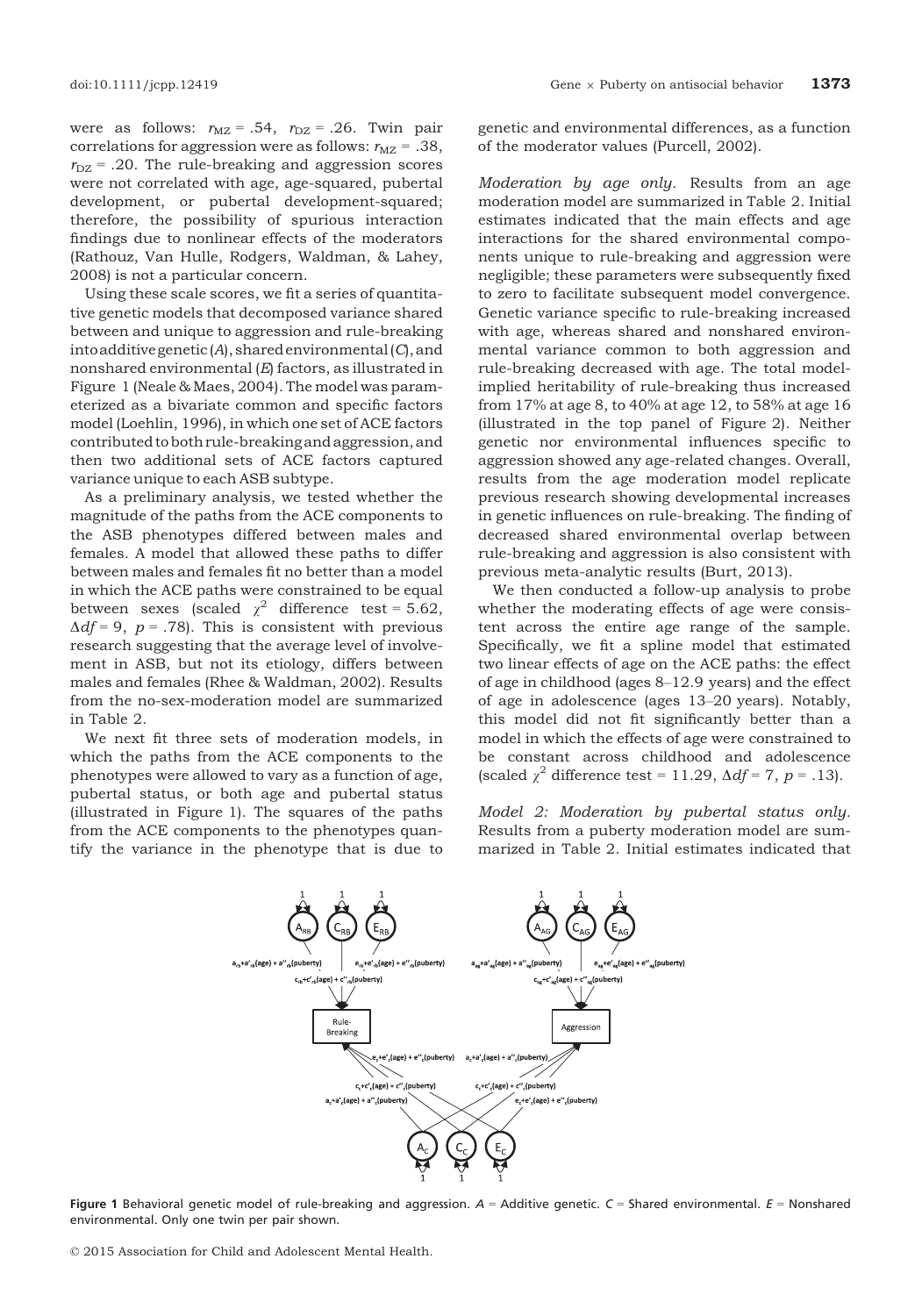|                                                        | No moderation          | Age moderation            | Puberty moderation                           | Age + puberty moderation (Full)                                                                                               | Age + puberty moderation (Trimmed) |
|--------------------------------------------------------|------------------------|---------------------------|----------------------------------------------|-------------------------------------------------------------------------------------------------------------------------------|------------------------------------|
| Variance common to RB and AGG                          |                        |                           |                                              |                                                                                                                               |                                    |
| Main effect of A $(a_c)$                               | .55*** (0.32, 0.77)    | 50*** (0.38, 0.61)        | $.36 (-0.02, 0.74)$                          | $.85***$ (0.48, 1.22)                                                                                                         | $.81***$ (0.49, 1.14)              |
| Age interaction $(a_c)$                                |                        | $.02 (-0.04, 0.08)$       |                                              | $.12**$ (0.04, 0.20)                                                                                                          | $.14***$ (0.08, 0.20)              |
| Puberty interaction $(a_c")$                           |                        |                           |                                              | $-.26*(-0.52, -0.01)$                                                                                                         | $-.32**(-0.54, -0.10)$             |
| Main effect of $C$ $(cc)$                              | $.14 (-0.51, 0.80)$    | $.07 (-0.19, 0.32)$       | $.08 (-0.08, 0.24)$<br>$.52*** (0.22, 0.82)$ | $.05 (-0.39, 0.50)$                                                                                                           | $.36***$ (0.16, 0.57)              |
| Age interaction $(c_c)$                                |                        | $-0.08***$ (-0.13, -0.03) |                                              | $.09* (-0.17, -0.02)$                                                                                                         | $-.05 (-0.10, 0.01)$               |
| Puberty interaction (ce")                              |                        |                           | $-.20**$ (-0.35, -0.05)                      | $.13 (-0.13, 0.39)$                                                                                                           | $\overline{O}$                     |
| Main effect of E (ec)                                  | $.43***$ (0.32, 0.54)  | $.43***$ (0.34, 0.52)     | $.51***$ $(0.33, 0.69)$                      | 38* (0.002, 0.76)                                                                                                             | $.45***$ (0.36, 0.54)              |
| Age interaction $(e_c)$                                |                        | $-.03* (-0.06, 0.00)$     |                                              | $-0.02(-0.08, 0.04)$                                                                                                          | $\overline{\Xi}$                   |
| Puberty interaction (e.")                              |                        |                           | $-.06 (-0.14, 0.03)$                         | $.02(-0.18, 0.22)$                                                                                                            | $\overline{O}$                     |
| Variance Unique to RB                                  |                        |                           |                                              |                                                                                                                               |                                    |
| Main effect of A $(a_{rb})$                            | $.47***$ (0.35, 0.60)  | $.48***$ (0.36, 0.61)     | $.27*(0.02, 0.52)$                           | $.23 (-0.15, 0.60)$                                                                                                           | $.25*(0.03, 0.47)$                 |
| Age interaction $(a_{rb})$                             |                        | $0.05*(0.01, 0.10)$       |                                              | $-0.001(-0.07, 0.07)$                                                                                                         | $\overline{O}$                     |
| Puberty interaction $(a_{rb}^{\prime\prime})$          |                        |                           | $.13*(0.01, 0.26)$                           | $.14 (-0.03, 0.32)$                                                                                                           | $.14*(0.03, 0.25)$                 |
| Main effect of C (c <sub>rb</sub> )                    | .00(0.00, 0.00)        | $\overline{O}$            |                                              | $\overline{a}$                                                                                                                | $\overline{O}$                     |
| Main effect of E $(e_{rb})$                            | .52*** (0.43, 0.61)    | 52*** (0.43, 0.61)        | .58*** (0.40, 0.77)                          | $.91***$ (0.60, 1.23)                                                                                                         | $87***$ (0.62, 1.12)               |
| Age interaction $(e_{rb})$                             |                        | $.02 (-0.1, 0.05)$        |                                              | $.08**$ $(0.01, 0.15)$                                                                                                        | $.07**$ $(0.02, 0.11)$             |
| Puberty interaction $(e_{rb})$                         |                        |                           | $-.04 (-0.14, 0.06)$                         | $-.24**$ (-0.41, -0.07)                                                                                                       | $-.22**$ (-0.35, -0.08)            |
| Variance Unique to AGG                                 |                        |                           |                                              |                                                                                                                               |                                    |
| Main effect of A $(a_{\rm ag})$                        | $.23*(0.02, 0.45)$     | $.23*(0.02, 0.44)$        | $.28 (-0.07, 0.64)$                          | $\begin{array}{c} \cdot \cdot \cdot \cdot \cdot \cdot \cdot 0.88 \\ -0.2 (-0.11, 0.08) \\ 02 (-0.37, 0.40) \\ 01 \end{array}$ | $.25*(0.05, 0.45)$                 |
| Age interaction $(a_{ag})$                             |                        | $-0.01(-0.04, 0.03)$      |                                              |                                                                                                                               | $\overline{0}$                     |
| Puberty interaction $(a_{\rm ag}^{\phantom{\dagger}})$ |                        |                           | $-.04 (-0.23, 0.15)$                         |                                                                                                                               |                                    |
| Main effect of C ( $c_{ag}$ )                          | $.001 (-0.002, 0.003)$ | $\overline{\circ}$        |                                              |                                                                                                                               | $\overline{\Omega}$                |
| Main effect of E $(e_{ag})$                            | .66*** (0.58, 0.73)    | 65*** (0.57, 0.72)        | $.72***$ (0.57, 0.87)                        | $.65***$ $(0.39, 0.91)$                                                                                                       | .66*** (0.59, 0.73)                |
| Age interaction $(e_{\rm ag})$                         |                        | $-.02 (-0.04, 0.004)$     | $-0.04(-0.11, 0.03)$                         | $-.02 (-0.06, 0.02)$                                                                                                          | $\overline{Q}$                     |
| Puberty interaction $\left( {e_{\rm{ag}}}'' \right)$   |                        |                           |                                              | $002 (-0.14, 0.15)$                                                                                                           | $\overline{O}$                     |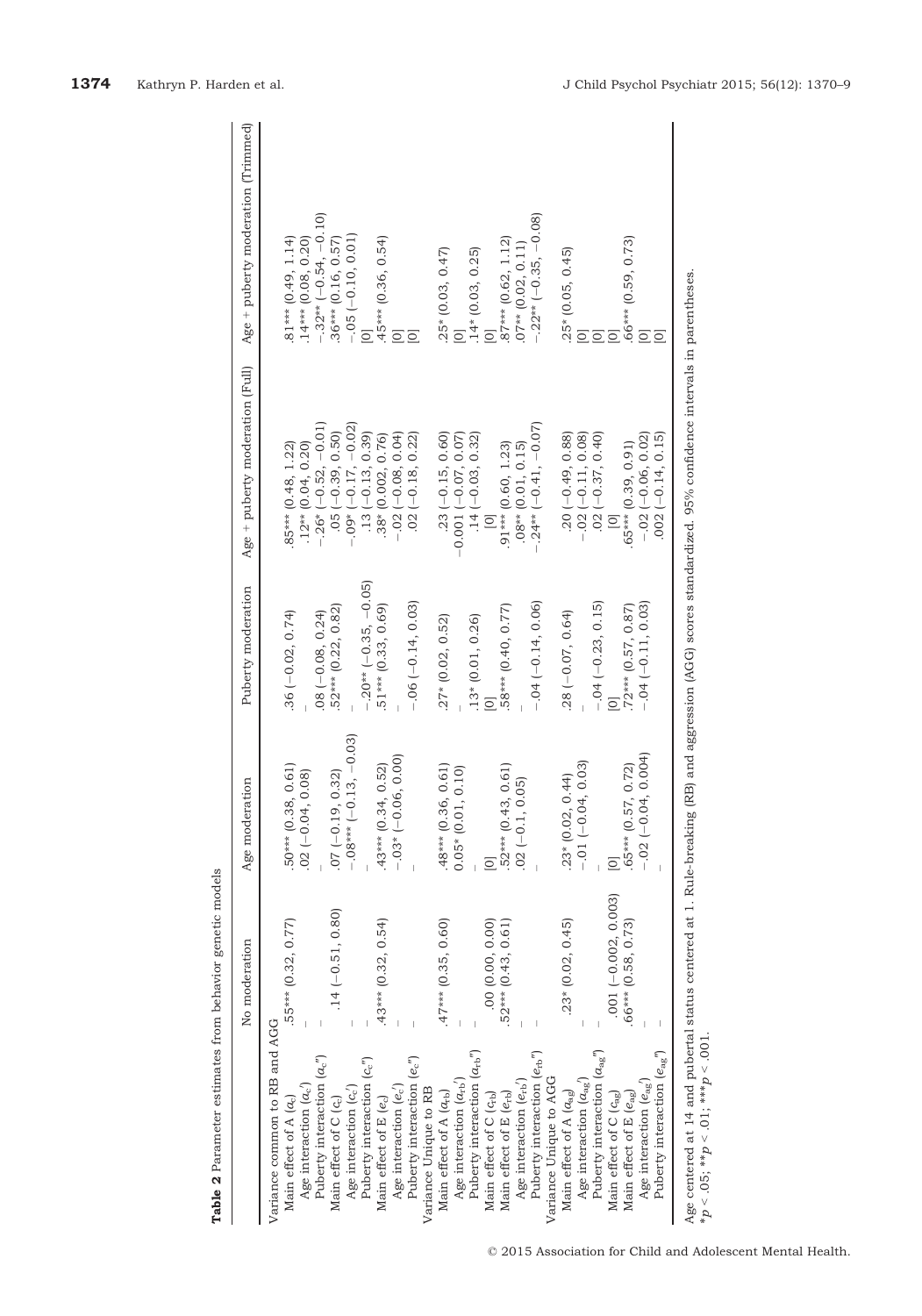

Figure 2 Age- and puberty-related differences in genetic and environmental influences on rule-breaking. Figure based on parameters from 'Age Moderation' (top panel) and 'Puberty Moderation' (bottom panel) models summarized in Table 2. Results do not control for interactions with other moderator. Areas represent the proportion of total variance in rule-breaking (both shared with and unique from aggression) due to additive genetic (A), shared environmental (C), and nonshared environmental  $(E)$  influences. The proportion of variance due to  $A$  is the heritability. Values in parentheses under the X axis represent the median level of pubertal development at each age (top panel) and the median age at each level of pubertal development (bottom panel).

the shared environmental components unique to rule-breaking and aggression were zero; these parameters were subsequently fixed to zero to facilitate model convergence. The pattern of results was nearly identical to what was observed for the agemoderation model: genetic variance specific to rulebreaking increased with pubertal development, whereas shared environmental variance common to both aggression and rule-breaking decreased. As illustrated in the bottom panel of Figure 2, the total model-implied heritability of rule-breaking thus increased from 19% in pre-pubertal youth (PDS  $= 1$ ) to  $71\%$  in post-pubertal youth (PDS = 4). There were no puberty-related changes in variance specific to aggression.

To probe whether the moderating effects of pubertal status were constant across early versus late pubertal development, we fit a spline model that estimated two linear effects of pubertal development on the ACE paths: the effect of early pubertal development (PDS

score ranging from 1 to 2.5) and the effect of late pubertal development (PDS score ranging from 2.5 to 4.0). This model did not fit significantly better than a model in which the effects of pubertal development were constrained to be constant across both early and late pubertal development (scaled  $\chi^2$  difference test = 5.93,  $\Delta df = 7$ ,  $p = .55$ ).

Moderation by age and pubertal status. Results from a model in which both pubertal development and age were simultaneously entered as moderators are summarized in Table 2. Three sets of results are particularly noteworthy. First, the gene  $\times$  puberty interaction on rule-breaking was essentially unchanged compared to the puberty-moderation model ( $a'' = .143$  in age + puberty model vs. .133 in the puberty-only model). In contrast, the gene  $\times$  age interaction on rule-breaking was reduced to zero after entering puberty into the model  $\alpha' = -.001$ . The standard errors of both the puberty and age moderation effects, however, were larger when considered simultaneously than when entered separately, because age and pubertal development were highly correlated. Second, the moderating effect of age on shared environmental influences common to both rule-breaking and aggression was still evident in the full interaction model. Third, there were a number of interaction effects that were not apparent in a puberty-only or age-only moderation model; these might have been masked because puberty and age had opposing trends. Specifically, age was associated with increasing nonshared environmental influences specific to rule-breaking and with increasing genetic influences common to both rule-breaking and aggression, whereas pubertal development was associated with decreases in these same factors.

Finally, we fit a trimmed model that fixed parameters with p values greater than .10 in the full model to zero. This model did not fit significantly worse than the full interaction model (scaled  $\chi^2$  difference test = 8.32,  $\Delta df = 8$ ,  $p = .40$ ). Results from the trimmed model are summarized in the final column of Table 2 and illustrated in Figure 3. Focusing on the left column of Figure 3, non-shared environmental influences unique to rule-breaking decreased with pubertal development but increased with age; these countervailing developmental trends essentially cancel each other out, such that there is expected to be relatively little difference in the magnitude of within-MZ-twin-pair differences if comparing younger, less developed children with older, more developed adolescents. The major developmental shift in rule-breaking was an increase in genetic variance as a function of pubertal development. Moving to the middle column of Figure 3, the magnitude of genetic influences specific to aggression was relatively minimal across both age and pubertal development; most of the genetic influences on aggression were shared with rule-breaking. When considering the variance common to both rule-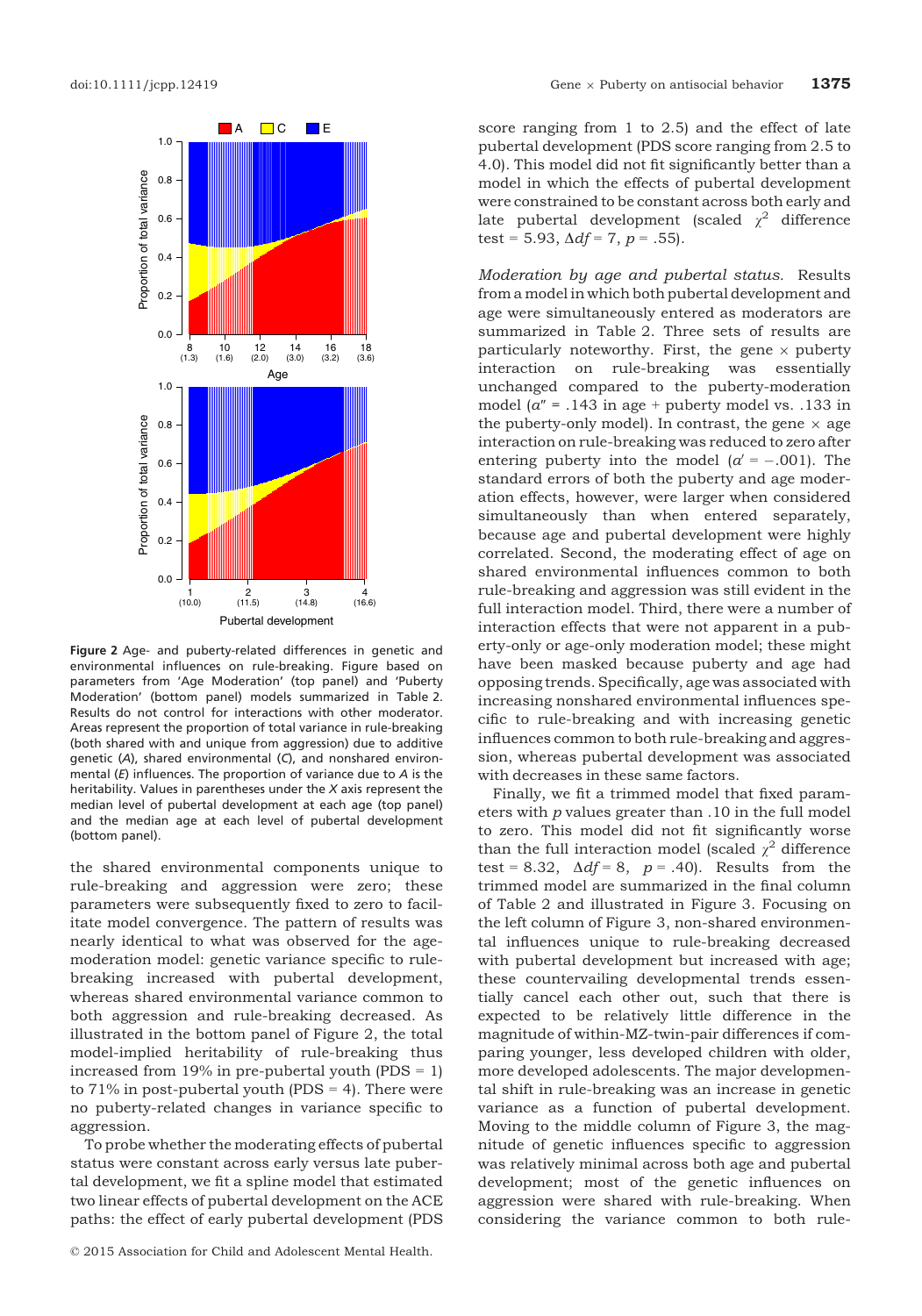

Figure 3 Developmental differences in genetic and environmental influences on rule-breaking and aggression. Figure based on parameter estimates of trimmed age + puberty moderation model (final column of Table 2). Puberty (.Age) = moderating effects of pubertal development controlling for age. Age (.Puberty) = moderating effects of age controlling for puberty. A = additive genetic;  $C$  = shared (family) environmental;  $E$  = nonshared (unique) environmental. Unstandardized variance components are represented.

breaking and aggression (right column of Figure 3), there were opposing developmental trends in genetic influences – initial developmental decreases are countervailed by a subsequent age-related increase. The major developmental shift in variance shared between rule-breaking and aggression was a decrease in family-level environmental influences as a function of age.

#### **Discussion**

This study extended previous research by simultaneously investigating age and pubertal development as moderators of genetic and environmental influences on aggressive and nonaggressive subtypes of ASB. Developmental increases in genetic influences specific to nonaggressive rule-breaking were better accounted for by pubertal status than by age. At the same time, there were age-related decreases in family-level environmental influences common to both rule-breaking and aggression, contributing to the developmental differentiation of these ASB subtypes.

A key issue for future research is to better understand the mechanisms underlying this gene  $\times$  puberty interaction, as puberty involves a coordinated suite of changes in biology, social rela-

tionships, and self-perception. In an 'outside the skin' process, puberty could usher in a constellation of social changes, such as autonomy from parents, that provide the adolescent with new opportunities to select environmental niches consistent with her own genetically influenced motivations and interests. Alternatively, in an 'inside the skin' process, the neuroendocrine events of puberty, particularly elevated concentrations of gonadal hormones, may directly affect gene expression, leading to innovative genetic effects on behavior. Distinguishing between socially mediated versus hormonally mediated processes will require a very large sample of twins combined with careful measurement of both hormones and social environments, such that gene  $\times$  social environment and gene  $\times$  hormone interactions can be tested simultaneously as mediators of the moderation effect. Technology for measuring hormonal concentrations cheaply and noninvasively in saliva and hair continues to progress, offering new opportunities to incorporate direct hormonal measurement in large behavior genetic samples. Additionally, if gene  $\times$  hormone interactions are indeed detected, this opens a new avenue for uncovering the specific genetic underpinnings of ASB, by focusing on genes whose transcription is known to be regulated by gonadal hormones.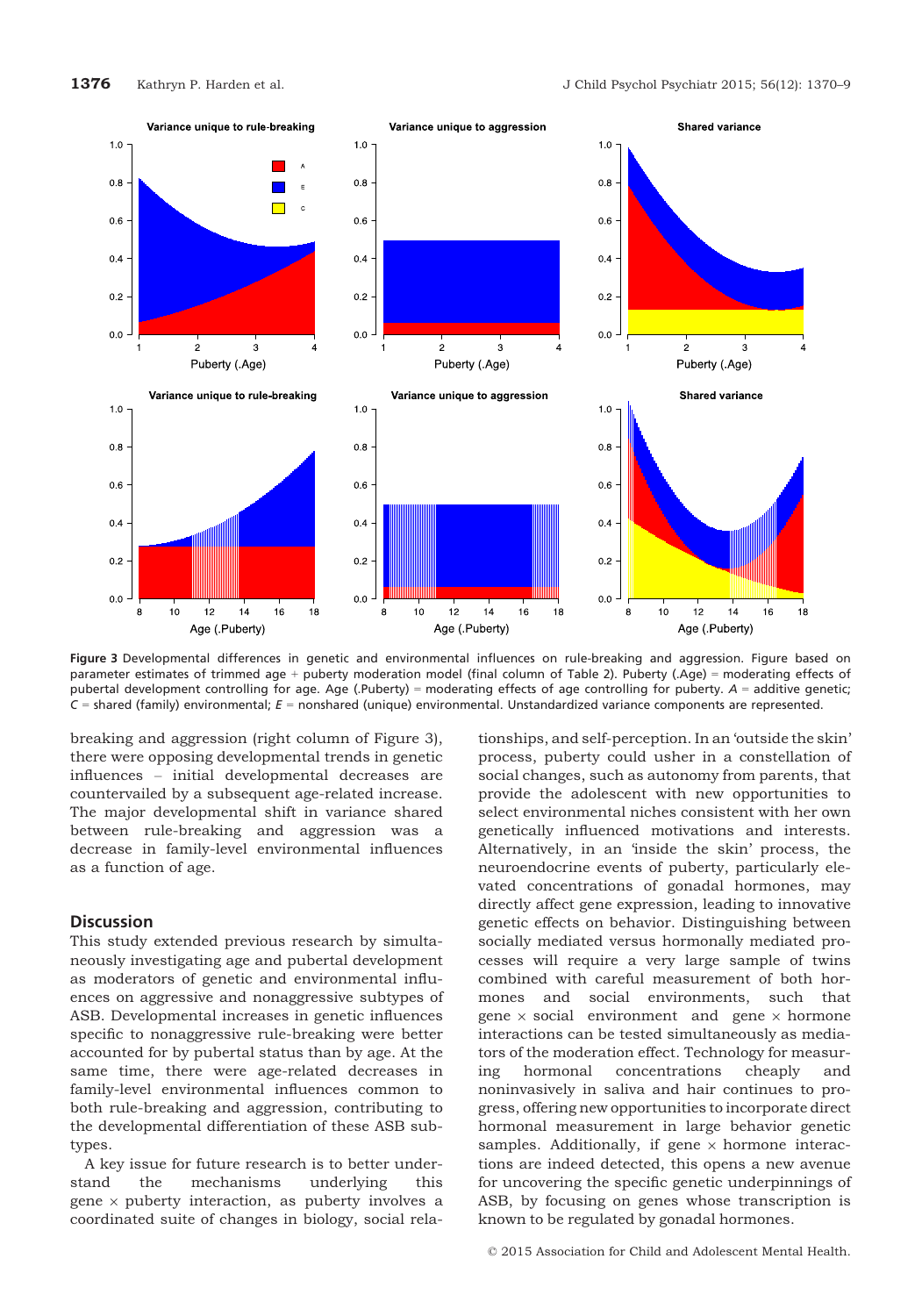#### Limitations

We use a sample with a wide age range (8–20 years). Such age-heterogeneity is well suited for examining age moderation effects, but age and pubertal development are necessarily strongly confounded in a sample that spans the entire second decade of life. An alternative strategy for the study of pubertal effects is to focus on a very narrow age cohort, typically around ages 11–13; however, this approach conflates pubertal status (a person's level of physical development at particular point in time) and pubertal timing (individual differences in when a person experiences a particular pubertal status). Moreover, average levels of adrenal and gonadal hormones continue to increase for many years after early adolescence (Harden, Kretsch, Tackett et al., 2014; Šulcová, Hill, Hampl, & Starka, 1997). Ultimately, longitudinal research in which all adolescents are followed from prepuberty through young adulthood is necessary to disentangle fully the effects of age, pubertal status, and pubertal timing (Harden, Kretsch, Moore, & Mendle, 2014).

Second, pubertal development was measured using self-reports on the PDS. Previous studies have found that self-reports of pubertal development correlate with testosterone, estradiol, and DHEA as well as – or even better than – Tanner stages as determined by physical exam (reviewed in Harden, Kretsch, Moore et al., 2014; Shirtcliff, Dahl, & Pollak, 2009). In a subsample of the participants used in this study (boys ages  $14 +$ ), PDS scores were substantially correlated with salivary testosterone levels  $(r = .51)$ , and this correlation was due to shared underlying genetic influences (Harden, Kretsch, Tackett et al., 2014). Nevertheless, the correspondence between self-reports of pubertal development and hormonal concentrations is far from perfect (Dorn, Dahl, Woodward, & Biro, 2006), and future research will benefit from measuring pubertal development using multiple methods (Harden, Kretsch, Moore et al., 2014).

Finally, the CBCL measure of aggression includes a diverse set of behaviors, including physical aggression ('I physically attack other people'), relational aggression ('I am mean to others'), and oppositionality ('I am stubborn'). Factor analytic results support combining these items into a broadband aggression scale, but the operationalization of the aggression construct nevertheless remains relatively broad. The inclusion of behaviors beyond physical aggression might perhaps account for the fact that we find lower heritability for aggression than has been found in many previous behavioral genetic studies (Burt, 2012).

# **Conclusions**

Adolescence is a period of peak risk for antisocial behavior, and this developmental spike in socially problematic behavior is driven by engagement in nonaggressive rule-breaking behaviors. This study suggests that puberty is a critical juncture for the expression of genetic risk for nonaggressive forms of ASB, but future research is necessary to distinguish potential social and biological mechanisms underlying this gene  $\times$  puberty interaction.

#### Supporting Information

Additional Supporting Information may be found in the online version of this article:

Appendix S1. Measurement invariance models.

Figure S1. Observed distribution of pubertal development by age and sex.

Figure S2. Observed distributions of rule-breaking and aggression scale scores.

#### Acknowledgements

This research was supported by NIAAA grants 1-R21- AA023322 and 1-R21-AA020588. E. T-D. and K.P.H. are faculty research associates of the Population Research Center, which is supported by grant 5-R24-HD042849 from NICHD. The authors have declared that they have no competing or potential conflicts of interest.

### Correspondence

Kathryn P. Harden, Department of Psychology, University of Texas at Austin, 108 E. Dean Keeton Stop #A8000, Austin, TX 78712, USA; Email: paige.harden@gmail.com

### Key points

- Previous research has found that aggressive behavior differs from non-aggressive rule-breaking in etiology and developmental course. Most of the adolescent spike in antisocial behavior can be accounted for by rulebreaking.
- Using a sample of twins ages 8–20, this paper examined how genetic and environmental influences on rulebreaking aggression differed as a function of age and pubertal status.
- Genetic influences specific to rule-breaking increased with pubertal development, whereas genetic influences specific to aggressive behavior are not moderated by pubertal development.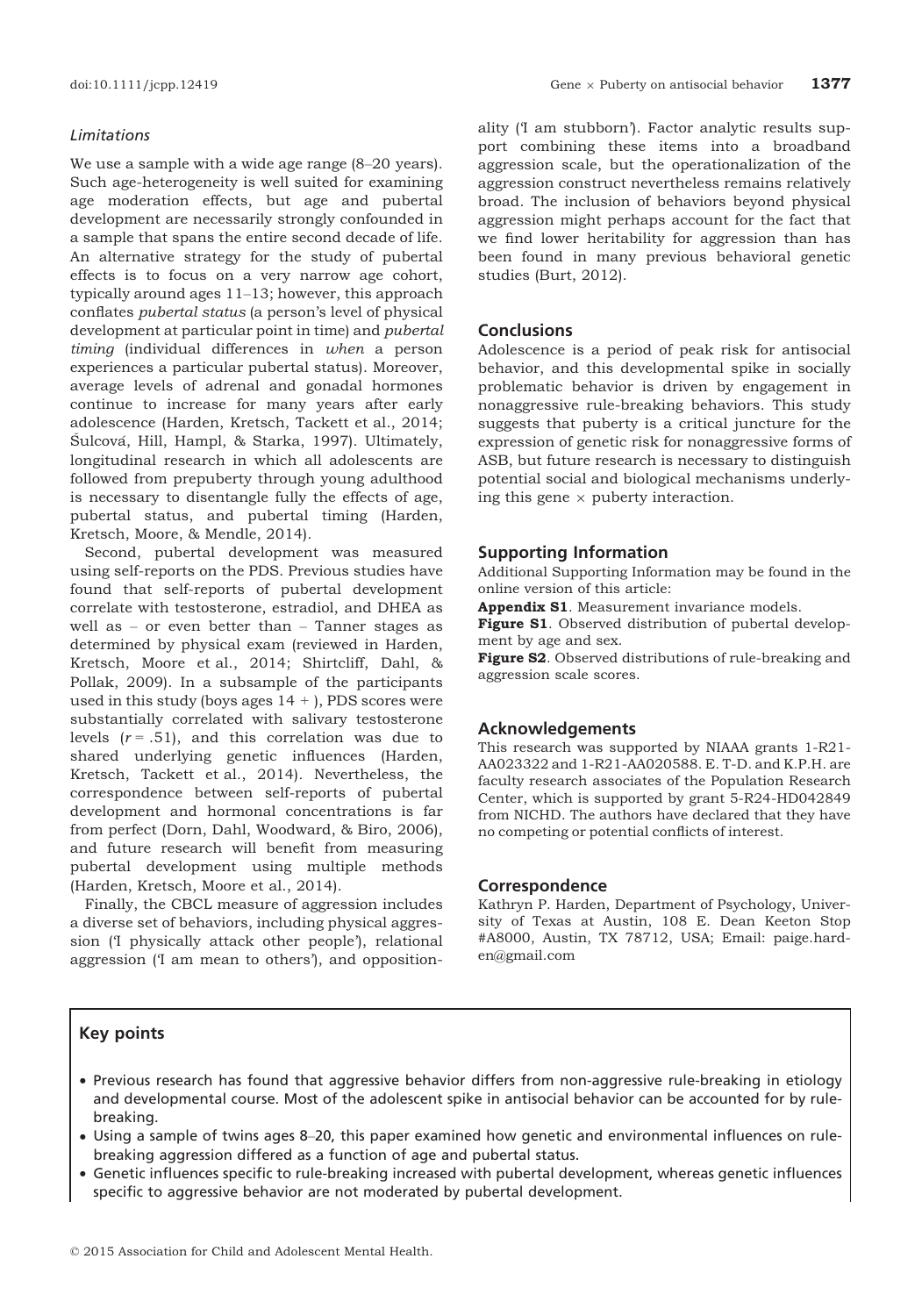- Puberty is a critical juncture for the emergence of genetic propensities toward certain types of antisocial behavior.
- Future research should examine mechanisms for how puberty activates genetic risk for rule-breaking forms of antisocial behavior, including effects of gonadal and adrenal hormones on gene expression.

#### Notes

1. Two items ('disobedient at school' and 'disobedient at home') are categorized as aggression items on the CBCL (Achenbach & Rescorla, 2001). The ostensible content of these items, however, is more consistent with the rule-breaking construct, and these items were both used (with factor analytic support) as indicators of rule-breaking by Burt & Neiderhiser (2009) – whose results we aim to replicate and extend in this paper. The purpose of the EFA, therefore, was to examine how these items performed in our sample. As shown in Table 2, both items loaded strongly on the rule-breaking factor (standardized loadings > .7). All other items loaded on the rule-breaking and aggression factors consistent with the CBCL scoring.

2. In their simulations, Hu and Bentler (1999) found that nearly 100% of misspecified models were rejected when a criterion of RMSEA <.045 in large sample sizes  $(n > 1,000)$  and recommended a cut-off of RMSEA <.06 as evidence for good fit to the data.

3. Previous studies have established the measurement invariance of CBCL items across sex (Fonseca-Pedrero, Sierra-Baigrie, Lemos-Giraldez, Paino, & - Muniz, 2012; Yarnell et al., 2013). ~

4. Alternatively, items could be residualized for covariates using ordinal logistic regression (OLR), which would be consistent with how the items were modeled in measurement invariance models. Scale scores constructed using OLR were nearly perfectly correlated with scores constructed using Poisson regression  $(rs > .99)$ ; however, scores constructed using Poisson regression were preferred because they were easily log-transformed to produce normally distributed variables (see Figure S2).

### **References**

- Achenbach, T.M., & Rescorla, L.A. (2001). Manual for the ASEBA school-age forms & profiles. Burlington, VT: University of Vermont, Research Center for Children, Youth, & Families.
- Biro, F.M., Lucky, A.W., Huster, G.A., & Morrison, J.A. (1995). Pubertal staging in boys. The Journal of Pediatrics, 127, 100–102.
- Burt, S.A. (2012). How do we optimally conceptualize the heterogeneity within antisocial behavior? An argument for aggressive versus non-aggressive behavioral dimensions. Clinical Psychology Review, 32, 263–279.
- Burt, S.A. (2013). Do etiological influences on aggression overlap with those on rule breaking? A meta-analysis. Psychological Medicine, 43, 1801–1812.
- Burt, S.A. (2014). Evidence for meaningful etiological distinctions within the broader construct of antisocial

behavior. In S.H. Rhee & A. Ronald (Eds.), Behavior genetics of psychopathology. New York: Springer.

- Burt, S.A., & Klump, K.L. (2009). The etiological moderation of aggressive and nonaggressive antisocial behavior by age. Twin Research and Human Genetics, 12, 343–350.
- Burt, S.A., & Neiderhiser, J.M. (2009). Aggressive versus nonaggressive antisocial: Distinctive etiological moderation by age. Developmental Psychology, 45, 1164–1176.
- Dorn, L.D., Dahl, R.E., Woodward, H.R., & Biro, F. (2006). Defining the boundaries of early adolescence: A user's guide to assessing pubertal status and pubertal timing in research with adolescents. Applied Developmental Science, 10, 30–56.
- Fonseca-Pedrero, E., Sierra-Baigrie, S., Lemos-Giraldez, S., Paino, M., & Muñiz, J. (2012). Dimensional structure and measurement invariance of the Youth Self-Report across gender and age. Journal of Adolescent Health, 50, 148–153.
- Granger, D.A., Schwartz, E.B., Booth, A., & Arentz, M. (1999). Salivary testosterone determination in studies of child health anddevelopment.HormonesandBehavior,35,18–27.
- Harden, K.P., Kretsch, N., Moore, S.R., & Mendle, J. (2014). Descriptive review: Hormonal influences on risk for eating disorder symptoms during puberty and adolescence. International Journal of Eating Disorders, 47, 718–726.
- Harden, K.P., Kretsch, N., Tackett, J.L., & Tucker-Drob, E.M. (2014). Genetic and environmental influences on testosterone in adolescents: Evidence for sex differences. Developmental Psychobiology, 56, 1278–1289.
- Harden, K.P., & Mendle, J. (2012). Gene-environment interplay in the association between pubertal timing and delinquency in adolescent girls. Journal of Abnormal Psychology, 121, 73.
- Harden, K.P., Tucker-Drob, E.M., & Tackett, J.L. (2013). The Texas twin project. Twin Research and Human Genetics, 16, 385–390.
- Harden, K.P., Quinn, P.D., & Tucker-Drob, E.M. (2012). Genetically influenced change in sensation seeking drives the rise of delinquent behavior during adolescence. Developmental Science, 15, 150–163.
- Heath, A.C., Nyholt, D.R., Neuman, R., Madden, P.A., Bucholz, K.K., Todd, R.D., ... & Martin, N.G. (2003). Zygosity diagnosis in the absence of genotypic data: An approach using latent class analysis. Twin Research, 6, 22–26.
- Hu, L.T., & Bentler, P.M. (1999). Cutoff criteria for fit indexes in covariance structure analysis: Conventional criteria versus new alternatives. Structural Equation Modeling: A Multidisciplinary Journal, 6, 1–55.
- Klump, K.L., Culbert, K.M., Slane, J.D., Burt, S.A., Sisk, C.L., & Nigg, J.T. (2012). The effects of puberty on genetic risk for disordered eating: Evidence for a sex difference. Psychological Medicine, 42, 627–637.
- Klump, K.L., Keel, P.K., Sisk, C., & Burt, S.A. (2010). Preliminary evidence that estradiol moderates genetic influences on disordered eating attitudes and behaviors during puberty. Psychological Medicine, 40, 1745–1753.
- Lizotte, A.J., Chard-Wierschem, D.J., Loeber, R., & Stern, S.B. (1992). A shortened Child Behavior Checklist for delinquency studies. Journal of Quantitative Criminology, 8, 233–245.
- Loehlin, J.C. (1996). The Cholesky approach: A cautionary note. Behavior Genetics, 26, 65–69.
- Mann, F.D., Kretsch, N., Tackett, J.L., Harden, K.P., & Tucker-Drob, E.M. (2015). Person  $\times$  environment interactions on adolescent delinquency: Sensation seeking, peer deviance